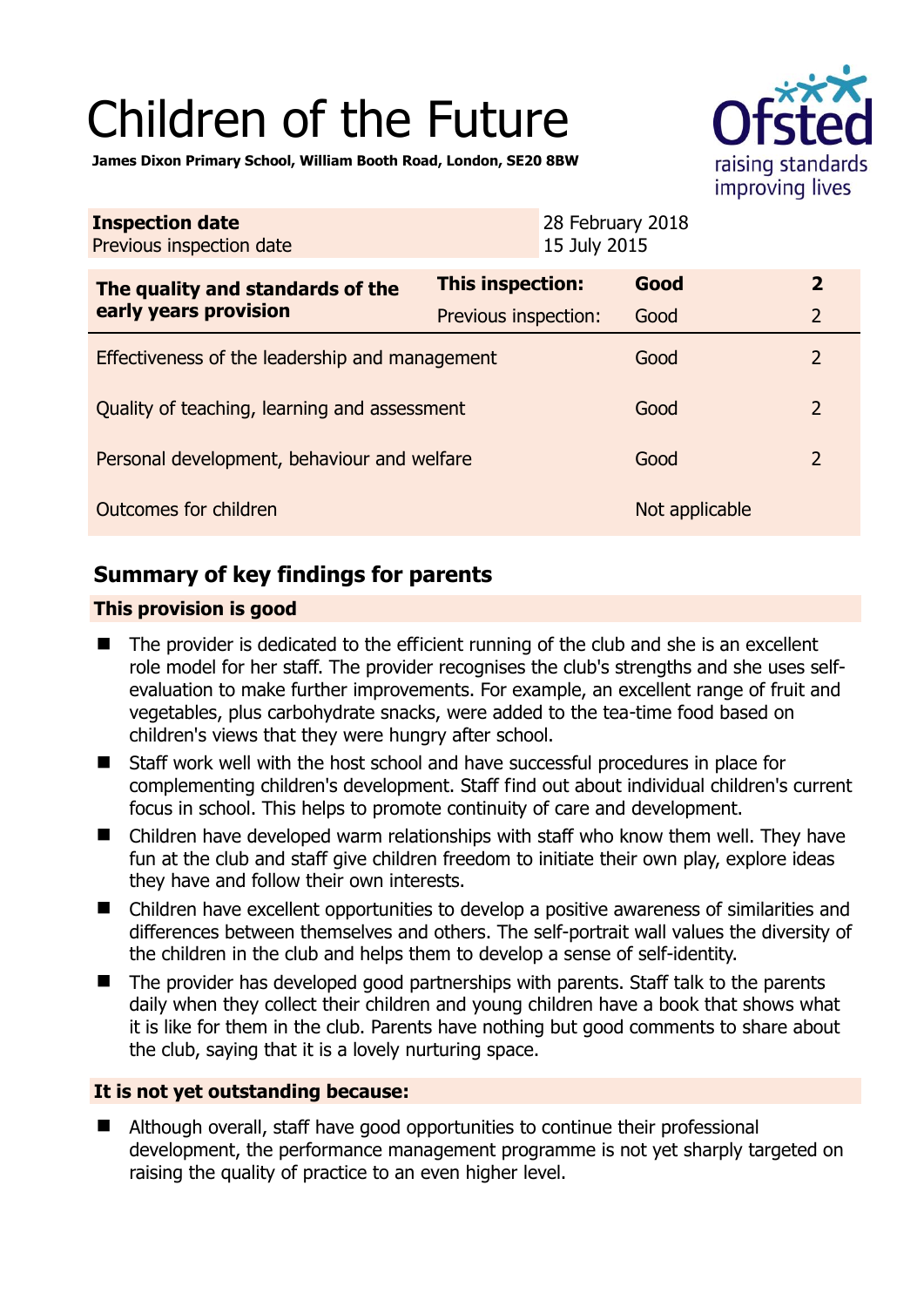## **What the setting needs to do to improve further**

### **To further improve the quality of the early years provision the provider should:**

 $\blacksquare$  strengthen the programme for the performance management of staff to help develop their skills and raise the quality of practice to an even higher level.

#### **Inspection activities**

- The inspector observed the quality of teaching during activities indoors and outdoors and assessed the impact this has on children's learning.
- The inspector spoke with staff and children during the inspection.
- The inspector completed a joint evaluation with the club provider.
- The inspector held a meeting with the club provider. She looked at relevant documentation and evidence of the suitability of staff working in the club.
- The inspector spoke to several parents during the inspection and took account of their views.

### **Inspector**

Sharon Alleary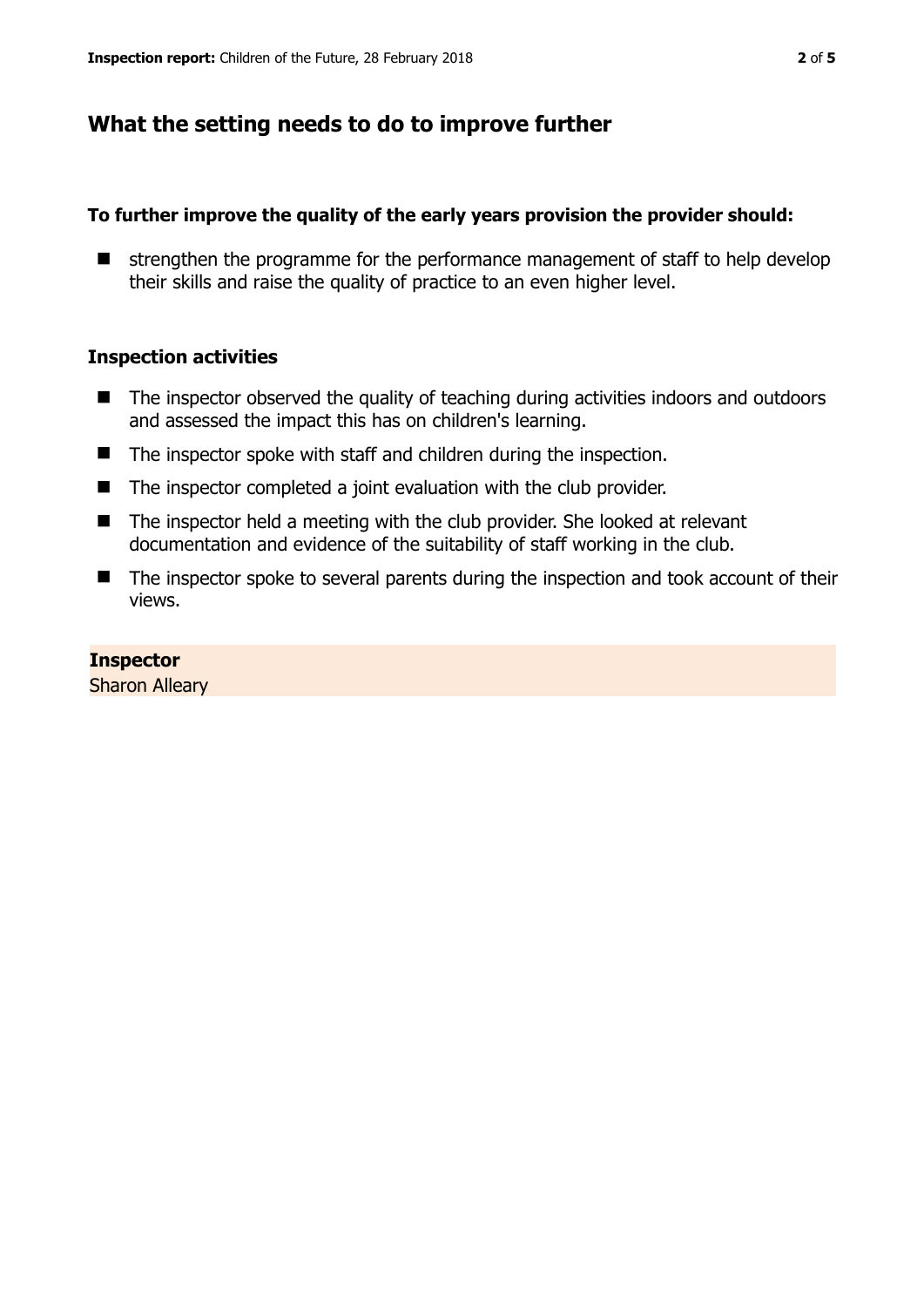## **Inspection findings**

#### **Effectiveness of the leadership and management is good**

The arrangements for safeguarding are effective. Staff have received training in safeguarding and have a good understanding of their responsibilities to keep children safe. They have a clear understanding of what to do should they have concerns about a child's welfare. Furthermore, staff have a close relationship with the school family support officer should they wish to consult them. Staff complete daily safety checks and more-detailed risk assessments are completed for all the areas that children have access to. This helps to ensure children play in a safe environment. Furthermore, security is good. Staff closely monitor who enters the premises. Robust arrival and departure procedures for parents make sure children are kept safe and secure as they play in the club. The provider follows robust recruitment processes and she has a good understanding of the required checks needed to ensure staff suitability. Added to this, the provider carries out ongoing checks to ensure staff remain suitable to work with children.

#### **Quality of teaching, learning and assessment is good**

Staff get involved with children's play, which supports children to stay engaged and interested in the activities. For example, staff encourage children to test out ideas to make their 'spinners' move faster by suggesting they make them smaller and less heavy. Quieter children receive good support by staff to gain confidence, for example, when children listen to a story and answer questions, staff encourage them to let their friends finish speaking. Children explore their creativity using a selection of different media to make cards for Mother's Day. Staff demonstrate they are inclusive and suggest the children make the card for anyone they appreciate. Children eagerly recognise numbers when they play a game of Bingo. They sit on the edge of their seats in readiness to shout 'house' when they win.

#### **Personal development, behaviour and welfare are good**

Staff allocate a key person to young children to make sure that their individual needs are met. Children behave well. They understand club rules. For example, when they see staff hold up a hand they stop what they are doing and listen. Children of all ages play together, taking turns in games and sharing equipment. Children have good opportunities to be physically active in the fresh air. They enjoy having a snowball fight following a heavy snowfall. Staff use spontaneous opportunities, such as the snowball fight, to teach children about safety. They assure children it is safe to throw snowballs, however, they must avoid throwing them in each other's faces. When parents arrive to collect their child, they are asked to stay by their children while they finish their chosen activities because they are reluctant to leave. This shows children feel happy and contented in the club.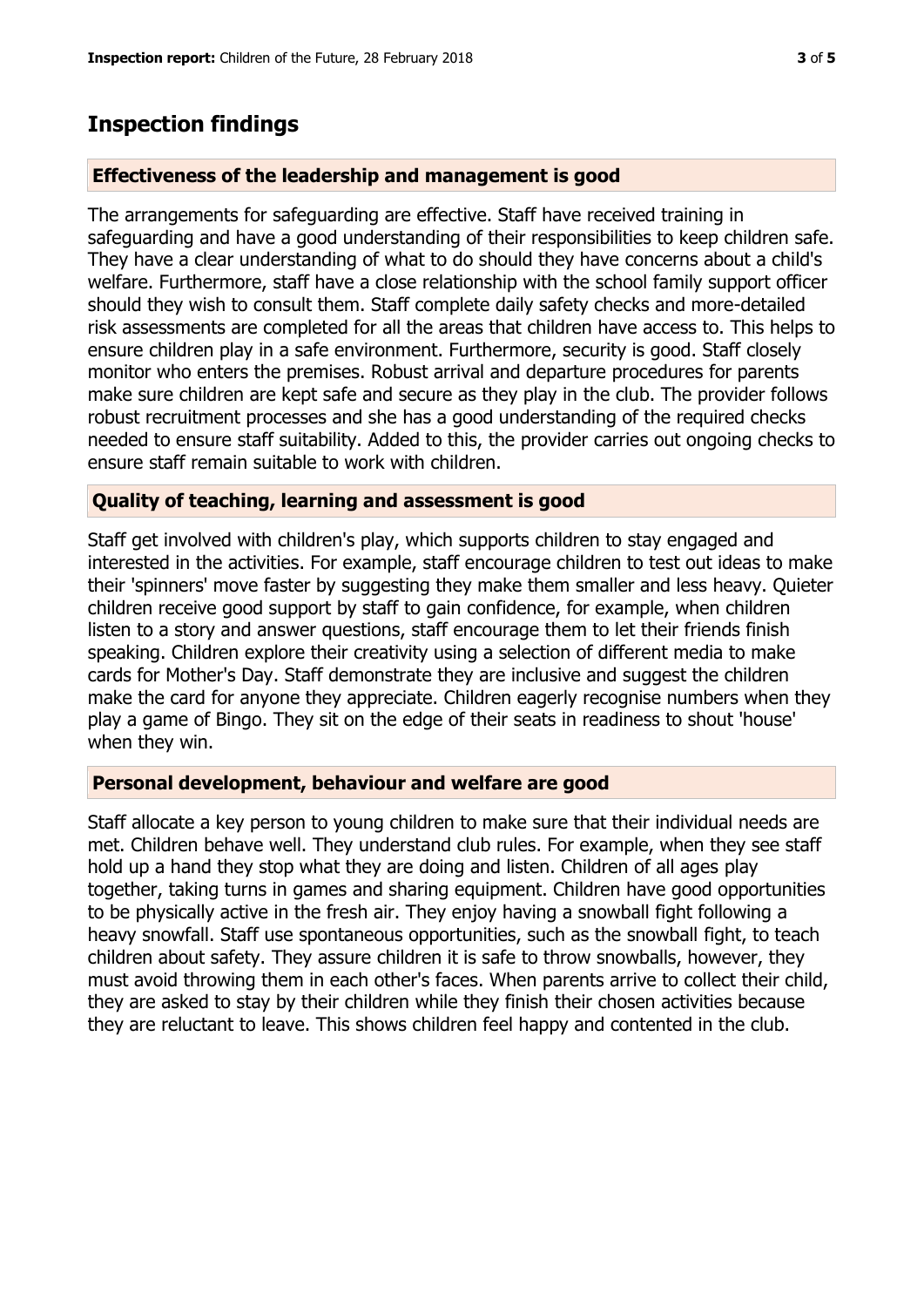# **Setting details**

| Unique reference number                             | EY292426                                                                             |  |
|-----------------------------------------------------|--------------------------------------------------------------------------------------|--|
| <b>Local authority</b>                              | <b>Bromley</b>                                                                       |  |
| <b>Inspection number</b>                            | 1125605                                                                              |  |
| <b>Type of provision</b>                            | Out of school provision                                                              |  |
| Day care type                                       | Childcare - Non-Domestic                                                             |  |
| <b>Registers</b>                                    | Early Years Register, Compulsory Childcare<br>Register, Voluntary Childcare Register |  |
| Age range of children                               | $4 - 8$                                                                              |  |
| <b>Total number of places</b>                       | 35                                                                                   |  |
| Number of children on roll                          | 35                                                                                   |  |
| Name of registered person                           | Nickola Jones                                                                        |  |
| <b>Registered person unique</b><br>reference number | RP902926                                                                             |  |
| Date of previous inspection                         | 15 July 2015                                                                         |  |
| <b>Telephone number</b>                             | 07939722506                                                                          |  |

Children of the Future registered in 2004. The club employs five members of childcare staff. Of these, three hold appropriate play work qualifications and one member of staff holds a level 3 childcare qualification. The club operates each weekday from 7.30am until 8.45am and from 3pm to 6pm, during term time only.

This inspection was carried out by Ofsted under sections 49 and 50 of the Childcare Act 2006 on the quality and standards of provision that is registered on the Early Years Register. The registered person must ensure that this provision complies with the statutory framework for children's learning, development and care, known as the early years foundation stage.

Any complaints about the inspection or the report should be made following the procedures set out in the guidance 'Complaints procedure: raising concerns and making complaints about Ofsted', which is available from Ofsted's website: www.gov.uk/government/organisations/ofsted. If you would like Ofsted to send you a copy of the guidance, please telephone 0300 123 4234, or email enquiries@ofsted.gov.uk.